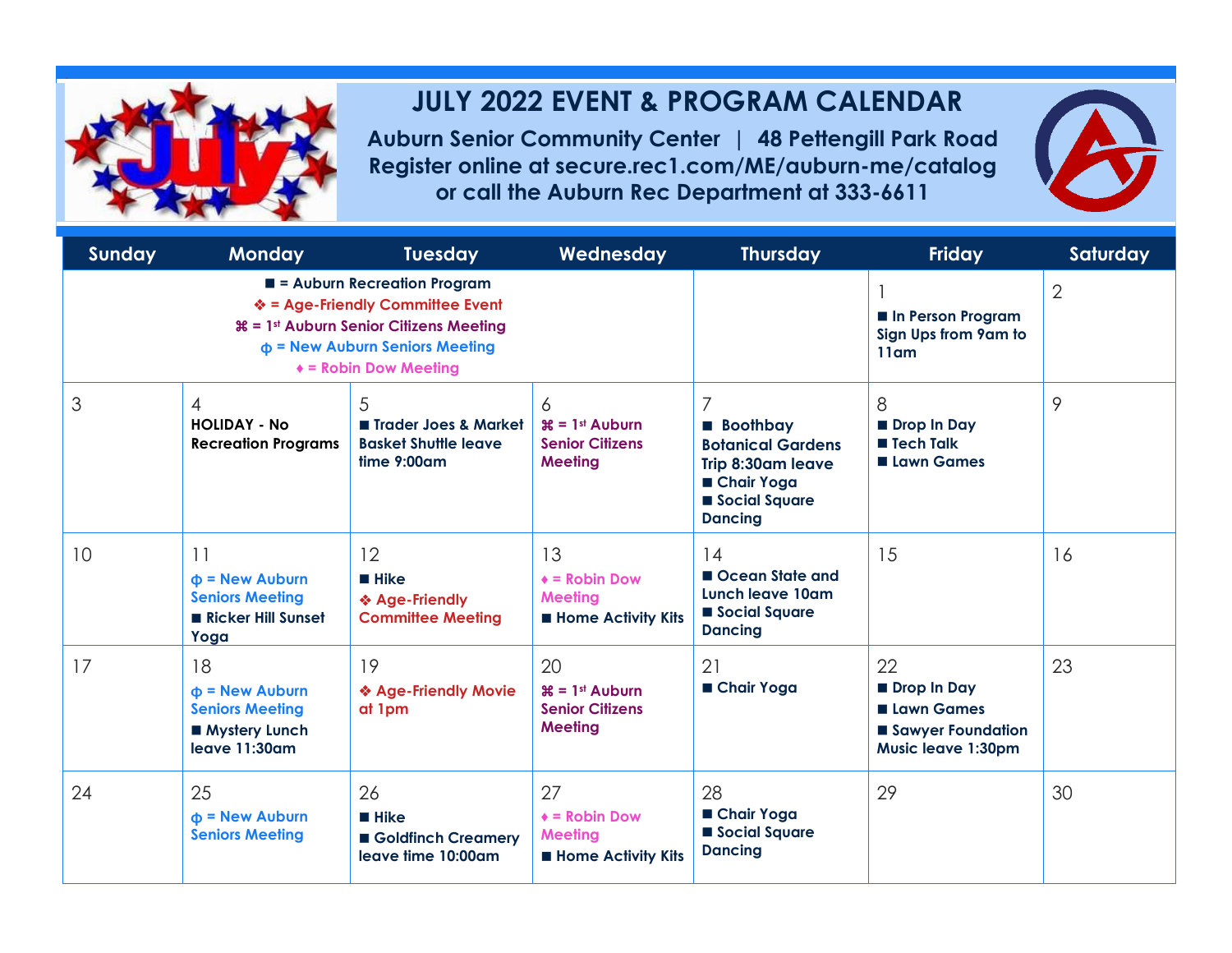| <b>Date</b>           | <b>Time</b>                | Cost                                  | <b>Description</b>                                                                                                                                                                                                                                                                                                                                                                                                                                                                                                                                                                                     |  |
|-----------------------|----------------------------|---------------------------------------|--------------------------------------------------------------------------------------------------------------------------------------------------------------------------------------------------------------------------------------------------------------------------------------------------------------------------------------------------------------------------------------------------------------------------------------------------------------------------------------------------------------------------------------------------------------------------------------------------------|--|
| Friday, July 1        | $9:00 AM -$<br>11:00 AM    | <b>Free</b>                           | 3rd Quarter Program Sign Ups- Come prepared with your sign ups! You may pre-register on this day for up to 4 (four)<br>3rd quarter off site programs. Payment must be made for all 4 (four) at time of sign up. Pre-registration is required.                                                                                                                                                                                                                                                                                                                                                          |  |
| Tuesday,<br>July 5    | $12:00$ PM $-$<br>1:00 PM  | \$3<br>$$5$ non-<br>residents         | Trader Joe's in Portland and Market Basket in Westbrook Shuttle - We all need to do some grocery shopping at some<br>point so why not head down with us? The eclectic and retail-fan-favorite Trader Joe's is well-known to its loyalists<br>for low prices on unique food items, ranging from cookie butter to salsas, cheeses and ready-to-eat packaged<br>meals. After Trader Joe's, we will head over to Market Basket and have a round two of shopping that day!. Pre-<br>registration is required. Minimum 6/Maximum 14. Online registration opens 30 days prior to trip.                        |  |
| Wednesday,<br>July 6  | $9:00 AM -$<br>3:00 PM     | \$10.00<br>annual<br>dues             | 1st Auburn Meeting/Bingo. Doors open at 9:00 AM. Bingo is price per card, starts about noon.                                                                                                                                                                                                                                                                                                                                                                                                                                                                                                           |  |
| Thursday,<br>July 7   | $8:30$ AM $-$<br>4:00 PM   | \$22<br>\$24 non-<br>residents        | Maine Botanical Gardens Trip and Lunch at Taste of Maine in Woolwich. Almost everything should be in full gear this<br>time of year! This will be an independent trip and you are free to explore the gardens taking in the many blooms,<br>visiting the butterfly garden, and searching for the Guardians of the Seeds. When we have finished our time in the<br>gardens (you will have roughly 2 to 2.5 hours to explore), we will regroup and have lunch at The Taste of Maine in<br>Woolwich. Pre-registration is required. Minimum 6/Maximum 14. Online registration opens 30 days prior to trip. |  |
| Thursday,<br>July 7   | $1:30$ PM $-$<br>2:30 PM   | \$30<br>\$35 non-<br>residents        | Chair Yoga - Join instructor Emma Samson and learn the physical, mental, and emotional benefits of yoga while<br>using a chair for support and stability through standing and seated poses. Pre-registration is required. *Drop-In Fee<br>is \$10.00 resident fee per class if you don't sign up for the monthly session: $July 7, 21, 8, 28$ (no class $7/14$ )                                                                                                                                                                                                                                       |  |
| Thursday,<br>July 7   | $6:30$ PM $-$<br>9:00 PM   | \$6<br>$$7$ non -<br>residents        | Social Square Dancing Social Square Dancing (SSD) : is an excellent activity for people of all ages, requires no<br>special skills, except walking at brisk pace and knowing left from right. Drop ins by experienced dancers welcome.<br>Children free when accompanied by a participating parent or guardian. *** Located in Hasty Community Center<br>*** Drop-ins: \$6 for Auburn Residents, \$7 for Non-Residents                                                                                                                                                                                 |  |
| Friday,<br>July 8     | $9:00 AM -$<br>12:00 PM    | <b>Free</b><br>$$1 non-$<br>residents | Drop in Day / Lawn Games- Cribbage, Mahjong, crafts - you name it! The Auburn Senior Community Center will be<br>open with complimentary coffee, tea and plenty of games and puzzles, or you can bring your own. Come get<br>together with friends or make new ones. Weather permitting, we will have lawn games outside!                                                                                                                                                                                                                                                                              |  |
| Friday,<br>July 8     | $10:00$ AM $-$<br>11:00 PM | Free                                  | Tech Talk Friday – Have a technology question? A device you want to know more about? If so, this program is for<br>you! Once a month, come chat with Donna, Adult Services Manager at the Auburn Public Library. Pre-registration<br>helpful.                                                                                                                                                                                                                                                                                                                                                          |  |
| Monday,<br>July 11    | $9:00 AM -$<br>3:00 PM     | \$10.00<br>annual<br>dues             | New Auburn Seniors Meeting - Doors open at 9:00am with the meeting starting at 11:00am, Bingo to follow.                                                                                                                                                                                                                                                                                                                                                                                                                                                                                               |  |
| Monday,<br>July 11    | $6:00$ PM $-$<br>8:00 PM   | \$10<br>$$12 non-$<br>residents       | Ricker Hill Sunset Yoga. We'll take a trip on our minibus to Ricker Hill in Turner for gentle yoga with Emma. Take in<br>gorgeous views and smells of the orchard while the sun sets over the mountains. Ages: 18+ (16+ with parent<br>consent) Pre-registration is required. Minimum 6/Maximum 14.                                                                                                                                                                                                                                                                                                    |  |
| Tuesday,<br>July 12   | 9:00 AM                    | \$3<br>$$5$ non-<br>residents         | Hike - TBD. Explore our local hiking locations. Minibus Transportation \$3.00/resident; \$5.00 non-resident. Pre-<br>registration required. Minimum 6/Maximum 14.                                                                                                                                                                                                                                                                                                                                                                                                                                      |  |
| Wednesday,<br>July 13 | $9:00 AM -$<br>2:00 PM     | \$10 annual<br>dues                   | Robin Dow Seniors - Doors open at 9:00am with the meeting starting at 11:00am, Bingo to follow.                                                                                                                                                                                                                                                                                                                                                                                                                                                                                                        |  |
| Wednesday,<br>July 13 | 12:00 PM -<br>2:00 PM      | <b>Free</b>                           | Micro Green Plants Activity Kits - Free for Auburn residents ages 60 and over, these activity kits are fun for everyone<br>and can be done from home, with a small group of friends, or grandkids! Pre-registration required.                                                                                                                                                                                                                                                                                                                                                                          |  |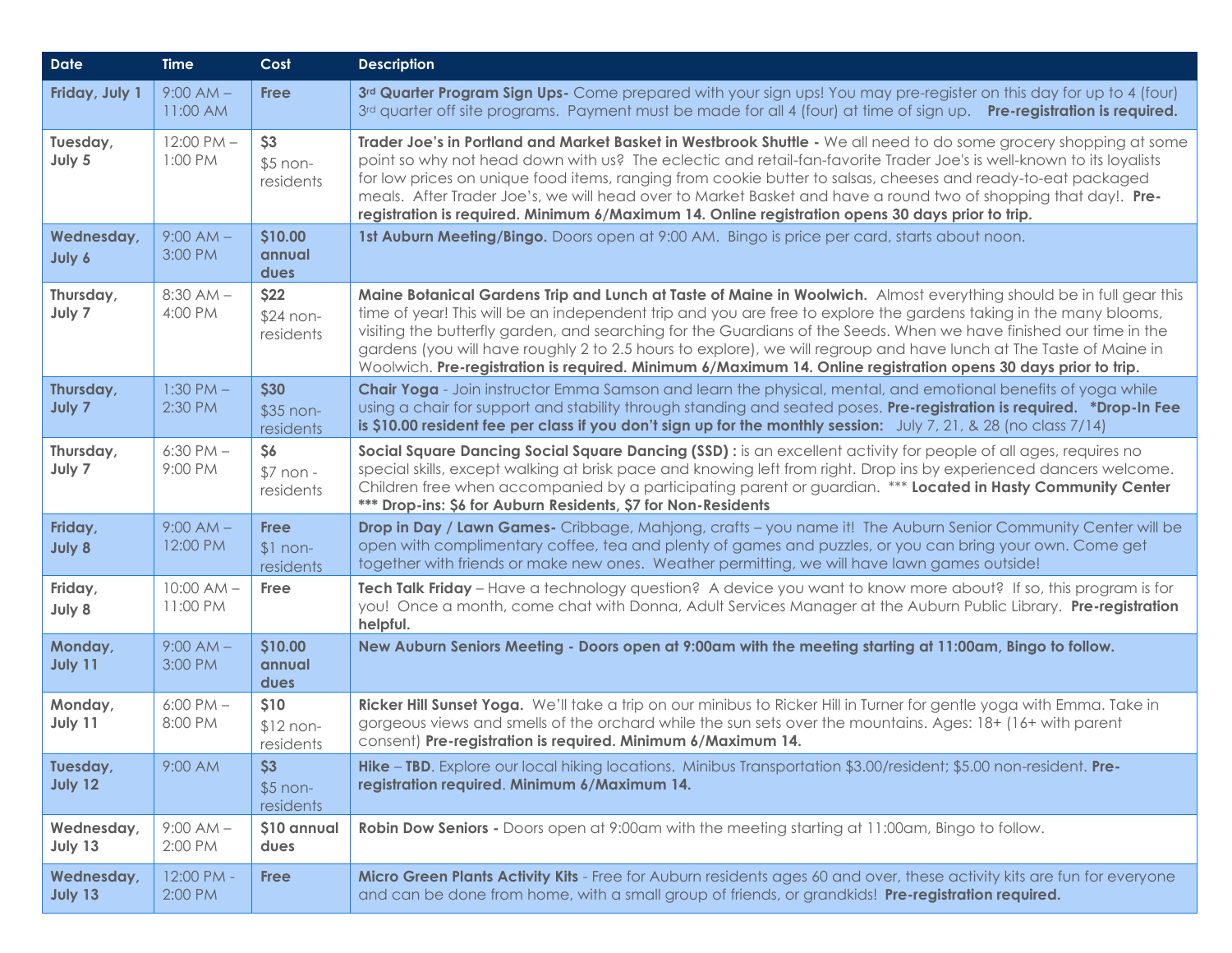| Thursday,<br>July 14  | $10:00 AM -$<br>2:00 PM  | \$3<br>$$5$ non-<br>residents         | Ocean State Job Lot and Lunch at Applebee's in Oxford - Heading out Oxford for a little shopping and Lunch.<br>Ocean State is full of brand names at discount prices. Save on household goods, apparel, pet supplies, kitchen tools<br>and cookware, pantry staples, seasonal products (holiday, gardening, patio, pool and beach supplies) and more!<br>After shopping we will head to Applebee's for lunch. Pre-registration is required. Minimum 6/Maximum 14. Online<br>registration opens 30 days prior to trip.                                                                                                                                                                                                                                                            |  |
|-----------------------|--------------------------|---------------------------------------|----------------------------------------------------------------------------------------------------------------------------------------------------------------------------------------------------------------------------------------------------------------------------------------------------------------------------------------------------------------------------------------------------------------------------------------------------------------------------------------------------------------------------------------------------------------------------------------------------------------------------------------------------------------------------------------------------------------------------------------------------------------------------------|--|
| Thursday,<br>July 14  | $6:30$ PM $-$<br>9:00 PM | \$6<br>$$7$ non -<br>residents        | Social Square Dancing Social Square Dancing (SSD) : is an excellent activity for people of all ages, requires no<br>special skills, except walking at brisk pace and knowing left from right. Drop ins by experienced dancers welcome.<br>Children free when accompanied by a participating parent or guardian. *** Located in Hasty Community Center<br>*** Drop-ins: \$6 for Auburn Residents, \$7 for Non-Residents                                                                                                                                                                                                                                                                                                                                                           |  |
| Monday,<br>July 18    | $9:00 AM -$<br>3:00 PM   | \$10.00<br>annual<br>dues             | New Auburn Seniors Meeting - Doors open at 9:00am with the meeting starting at 11:00am, Bingo to follow.                                                                                                                                                                                                                                                                                                                                                                                                                                                                                                                                                                                                                                                                         |  |
| Monday,<br>July 18    | 11:30 AM                 | \$2<br>$$4$ non-<br>residents         | Mystery Lunch Shuttle - Let lunch be a surprise! Sign up for the social aspect and for the thrill of no knowing where<br>the bus will take you. Pre-registration is required. Minimum 6/Maximum 14. Online registration opens 30 days prior<br>to trip.                                                                                                                                                                                                                                                                                                                                                                                                                                                                                                                          |  |
| Tuesday,<br>July 19   | $1:00$ PM $-$<br>3:00 PM | Free                                  | Age-Friendly Movie. A young Greek woman falls in love with a non-Greek and struggles to get her family to accept<br>him while she comes to terms with her heritage and cultural identity. Rated PG Pre-registration is helpful. Free<br>popcorn!                                                                                                                                                                                                                                                                                                                                                                                                                                                                                                                                 |  |
| Wednesday,<br>July 20 | $9:00 AM -$<br>3:00 PM   | \$10.00<br>annual<br>dues             | 1st Auburn Meeting/Bingo. Doors open at 9:00 AM. Bingo is price per card, starts about noon.                                                                                                                                                                                                                                                                                                                                                                                                                                                                                                                                                                                                                                                                                     |  |
| Thursday,<br>July 21  | $1:30$ PM $-$<br>2:30 PM | \$30<br>\$35 non-<br>residents        | Chair Yoga - Join instructor Emma Samson and learn the physical, mental, and emotional benefits of yoga while<br>using a chair for support and stability through standing and seated poses. Pre-registration is required. *Drop-In Fee<br>is \$10.00 resident fee per class if you don't sign up for the monthly session: July 7, 21, & 28 (no class $7/14$ )                                                                                                                                                                                                                                                                                                                                                                                                                    |  |
| Friday,<br>July 22    | $9:00 AM -$<br>12:00 PM  | <b>Free</b><br>$$1$ non-<br>residents | Drop in Day / Lawn Games- Cribbage, Mahjong, crafts - you name it! The Auburn Senior Community Center will be<br>open with complimentary coffee, tea and plenty of games and puzzles, or you can bring your own. Come get<br>together with friends or make new ones. Weather permitting, we will have lawn games outside!                                                                                                                                                                                                                                                                                                                                                                                                                                                        |  |
| Friday, July<br>22    | $1:30$ PM $-$<br>4:00 PM | \$3<br>$$5$ non-<br>residents         | Sawyer Foundation - Music Trip : Mollyockett Chorus in Greene - The local group of women singers come from a<br>wide geographical area in southwestern Maine. The chorus is a chapter of Sweet Adelines International, the<br>world's largest nonprofit musical education organization for women singers. The group sings barbershop style a<br>cappella harmony in four parts: tenor, lead, baritone and bass. The name honors Mollyockett, a Pequawket<br>Native American who was born sometime between 1730 and 1740. She was a healer, an artisan, storyteller and<br>friend of settlers in the region. Performances are 60-90mins, but generally on the side of 60. Pre-registration is<br>required. Minimum 6/Maximum 14. Online registration opens 30 days prior to trip. |  |
| Monday,<br>July 25    | $9:00$ AM $-$<br>3:00 PM | \$10.00<br>annual<br>dues             | New Auburn Seniors Meeting - Doors open at 9:00am with the meeting starting at 11:00am, Bingo to follow.                                                                                                                                                                                                                                                                                                                                                                                                                                                                                                                                                                                                                                                                         |  |
| Tuesday,<br>July 26   | 9:00 AM                  | \$3<br>$$5$ non-<br>residents         | Hike - TBD. Explore our local hiking locations. Minibus Transportation \$3.00/resident; \$5.00 non-resident. Pre-<br>registration required. Minimum 6/Maximum 14.                                                                                                                                                                                                                                                                                                                                                                                                                                                                                                                                                                                                                |  |
| Tuesday,<br>July 26   | $10:00 AM -$<br>2:00 PM  | \$12<br>$$15$ non-<br>residents       | Goldfinch Creamery Trip in Gardiner-Who doesn't love a tea party!? We will head to Gardiner for all sorts of<br>yummy sweet and savory treats that will be served along with a wide variety of teas. Included in the tea party are<br>finger sandwiches, pastries, small desserts and sweets. The finger sandwiches are turkey on wheat, ham on white,<br>chicken salad on a croissant, cucumber with savory cream cheese on white, egg salad on white, and a spinach                                                                                                                                                                                                                                                                                                            |  |